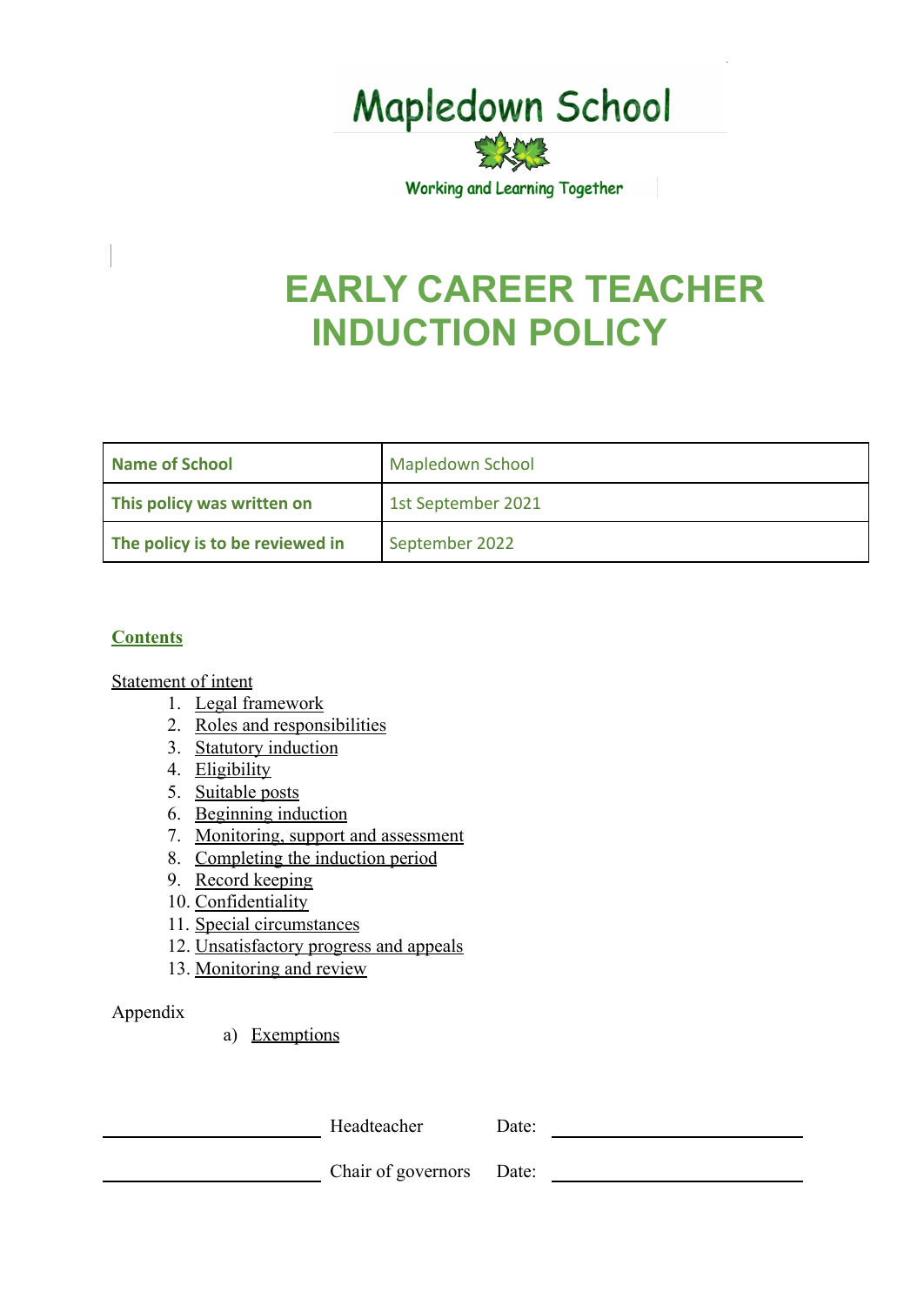# **Statement of intent**

At Mapledown School, we recognise that the successful appointment and induction of an early career teacher (ECT) strongly contributes to both the development of the school and the ECT. ECTs bring new ideas and fresh approaches to teaching. In turn, the school endeavours to develop and nurture a promising career.

The induction period for ECTs will:

- Enable ECTs to build upon existing knowledge, skills and understanding.
- Assist ECTs in becoming full members of the teaching profession and provide a foundation for CPD.
- Enable ECTs to meet identified goals and complete their induction year to the required standard.
- Be systematic, fair and rigorous in the assessment of ECTs' professional practice.
- Provide support to ECTs failing to make satisfactory progress.

This policy has been established to ensure that the requirements listed above are met, that all parties benefit from arrangements, and that all staff members know their roles, responsibilities and expected practice.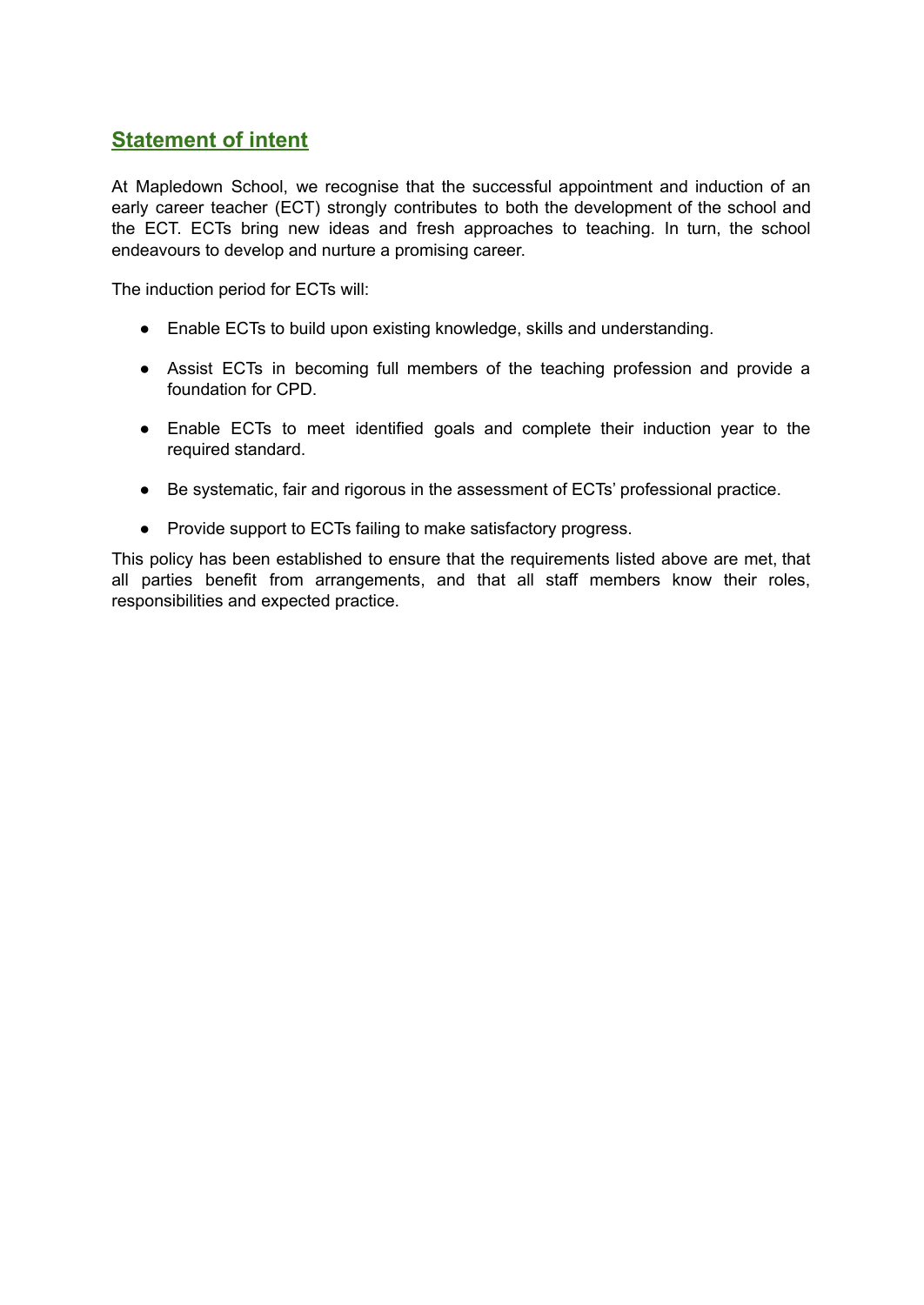# **1. Legal framework**

This policy has due regard to all relevant legislation and statutory guidance including, but not limited to, the following:

- DfE (2021) 'Induction for early career teachers (England)'
- DfE (2021) 'Appropriate bodies guidance: induction and the early career framework'
- DfE (2019) 'Early career framework' (ECF)
- DfE (2011) 'Teachers' Standards'
- Education Act 2002
- The Education (Induction Arrangements for School Teachers) (England) Regulations 2012 as amended
- DfE (2020) 'School teachers' pay and conditions document 2020 and guidance on school teachers' pay and conditions'

This policy operates in conjunction with the following school policies:

- Grievance Policy
- Records Management Policy
- Staff Code of Conduct
- Behaviour Policy
- Disciplinary Policy and Procedure
- <span id="page-2-0"></span>● Teachers' Pay Policy
- Child Protection and Safeguarding Policy
- Safer Recruitment Policy

## <span id="page-2-1"></span>**2. Roles and responsibilities**

ECTs are responsible for:

- Providing evidence that they have QTS and are eligible to start their inductions.
- Meeting with their induction tutor to agree on priorities for their programme and review these at regular intervals.
- Discussing and agreeing with their induction tutor on how best to use their reduced timetable allowance to guarantee engagement with the ECF induction.
- Participating fully in the agreed monitoring and development programmes.
- Providing evidence of their progress against the 'Teachers' Standards'.
- Raising any concerns that they have with their induction tutor as soon as practicable.
- Consulting their appropriate body named contact at an early stage if there are difficulties with resolving issues with the tutor or school.
- Keeping track of and participating in the scheduled classroom observations, progress reviews and formal assessment meetings.
- Agreeing on the start and end dates of the induction period, including any absences, with their induction tutor.
- Retaining copies of all assessment reports.

The headteacher is responsible for:

- Monitoring, supporting and assessing the ECT throughout their induction in conjunction with the appropriate body.
- Ensuring that the ECT has been awarded QTS prior to undertaking induction at the school.
- Clarifying whether the ECT needs to serve an induction period or is exempt from it.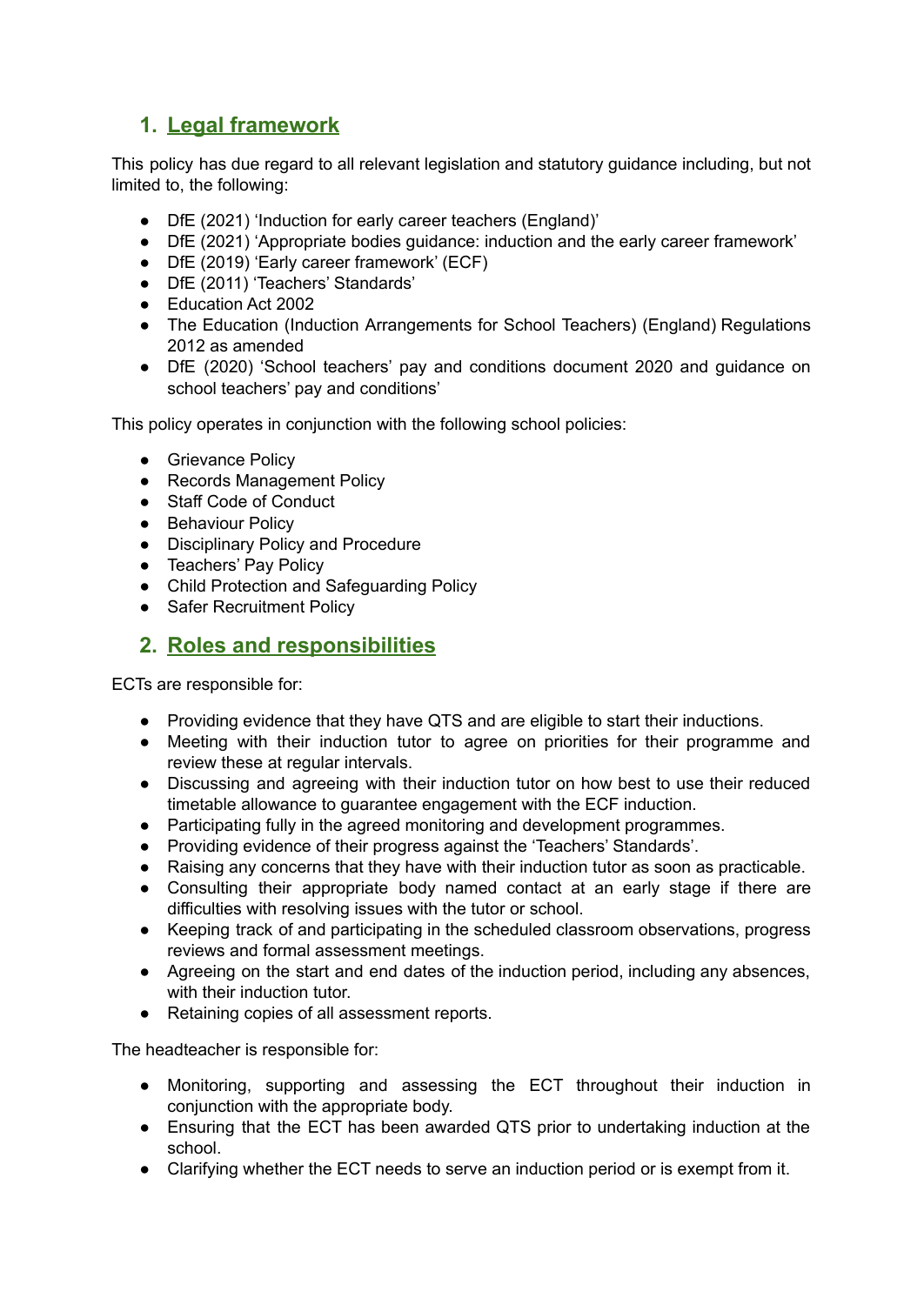- Informing the appropriate body of when an ECT is taking up a post in which they will be undertaking induction.
- Ensuring the requirements of a suitable post for induction are met.
- Agreeing with the ECT on which body will act as the appropriate body, in advance of the ECT starting the induction programme.
- Making sure that the induction tutor has received suitable training and has the time to carry out the role effectively.
- Ensuring that a personalised ECF-based induction programme is in place.
- Ensuring that the progress of the ECT is reviewed regularly via termly assessments, observations and feedback of their teaching.
- Making sure that completed reports are sent to the appropriate body for review.
- Retaining accurate records of employment that will count towards the induction period.
- Ensuring that all monitoring and record-keeping regarding induction at the school is completed in a manner that is streamlined and reduces burdens for all involved.
- Informing the governing board about the arrangements which have been put in place to support ECTs who are undergoing induction.
- Making a recommendation to the appropriate body on whether the ECT's performance against the 'Teachers' Standards' is satisfactory or requires an extension.
- Participating in the appropriate body's quality assurance process.
- Ensuring the school retains all relevant documentation and evidence on file for six years.
- Ensuring that a teacher who does not satisfactorily complete an induction period is eligible to carry out short-term supply work.
- Ensuring that the ECT is provided with the Child Protection and Safeguarding Policy, Behavioural Policy and the Staff Code of Conduct.
- Ensuring the ECT knows the identity and role of the DSL and any deputies.
- Ensuring the ECT knows the school's response to children who go missing from education.
- Ensuring that, under certain circumstances, the following steps are undertaken:
	- Obtaining interim assessments from the ECT's previous post
	- Acting early to alert the appropriate body when an ECT may not be completing induction satisfactorily
	- Ensuring that an ECT who may not be performing against the 'Teachers' Standards' is observed by a third party
	- Notifying the appropriate body if an ECT is absent for a total of 30 days or more
	- Regularly informing the governing board about the school's induction procedures
	- Discussing with the appropriate body in exceptional cases where it may be appropriate to reduce the length of the ECT's induction period, e.g. where it is deemed the induction period has been satisfactorily completed
	- Providing interim assessment reports for staff moving in between formal assessment periods
	- Informing the appropriate body when an ECT serving induction leaves the school

Induction tutors are responsible for:

- Coordinating, guiding and supporting ECTs' professional development.
- Reviewing ECTs' progress regularly during the induction period.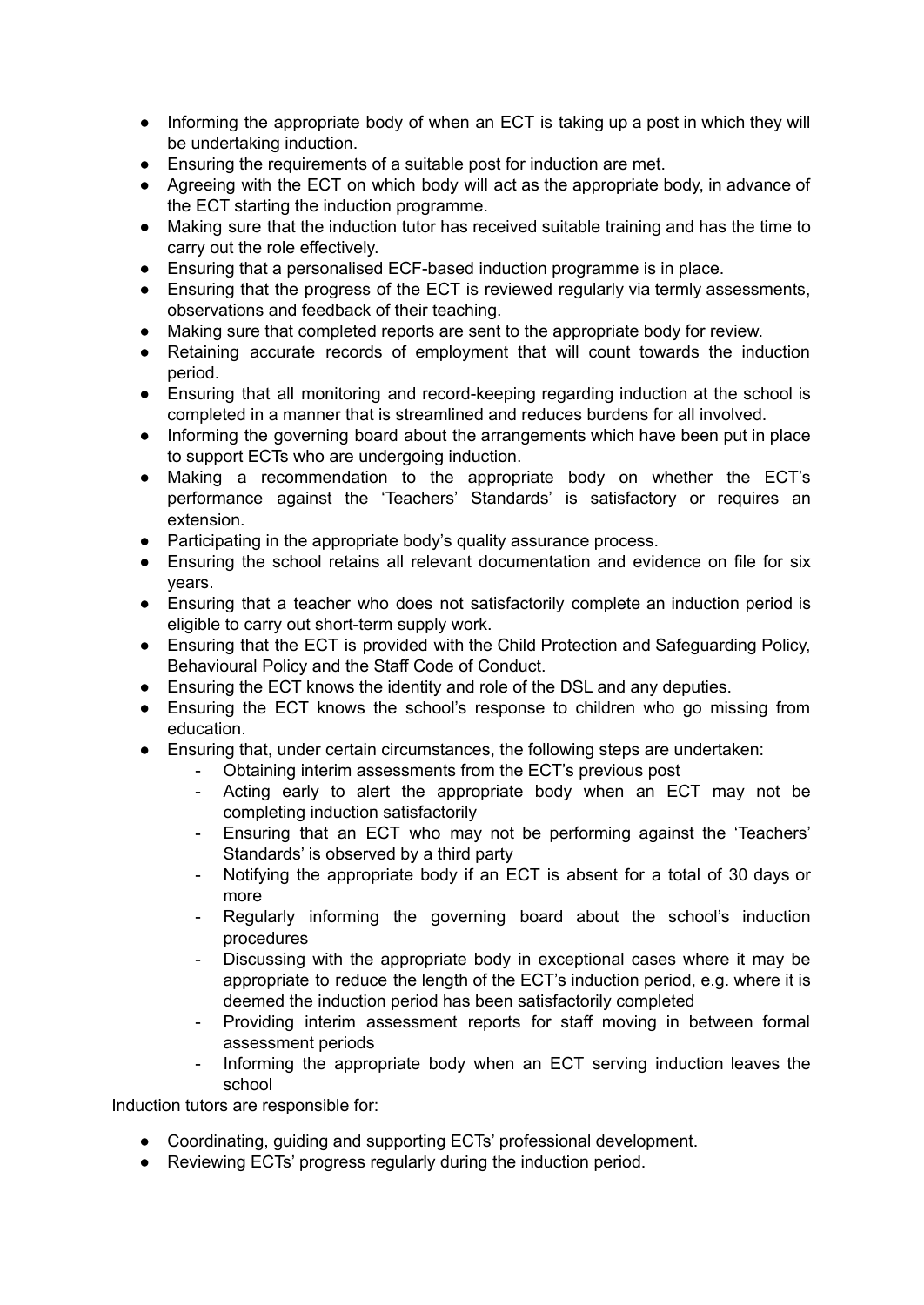- Undertaking two formal assessment meetings over the induction period.
- Coordinating input from other staff if required.
- Carrying out progress reviews in terms where a formal assessment does not occur.
- Informing ECTs following progress reviews of the determination of their progress against the 'Teachers' Standards'.
- Sharing progress review records with ECTs, the headteacher and the appropriate body.
- Informing ECTs of the judgements to be recorded in the formal assessment record and inviting ECTs to give their comments.
- Observing the teaching of ECTs and providing feedback.
- Letting ECTs know how they may raise concerns about their induction programme and personal progress both inside and outside the school.
- Taking prompt, appropriate action if ECTs are facing difficulties.
- Ensuring all monitoring and record-keeping is completed in a manner which is streamlined and reduces burdens, including ensuring all evidence requested from ECTs draws on existing or working documents.

Mentors are responsible for:

- Regularly meeting with the ECT for structured sessions to provide effective, targeted feedback.
- Working in collaboration with the ECT and other staff members involved in the ECT's induction to help ensure the ECT receives a high-quality induction programme based on the ECF.
- Providing or coordinating effective support for the ECT, including phase- or subject-specific mentoring.
- Taking prompt, appropriate action if the ECT is facing difficulties.

Appropriate bodies have a quality assurance role and are responsible for:

- Ensuring the headteacher and governing board are aware of their responsibilities and are capable of meeting these responsibilities regarding monitoring support and assessment. This includes making sure that each ECT receives a personalised induction programme, designated tutor support and a reduced timetable.
- Ensuring procedures in place with regard to support, monitoring, assessment and guidance are fair and appropriate.
- Maintaining full responsibility for their regulatory duties, and not delegating these.
- Consulting with the headteacher on the nature and extent of the quality assurance procedures in the school.
- Ensuring the headteacher has implemented a programme which is clearly based on the ECF.
- Taking action to address areas that require further development and support, where an ECT is facing difficulties.
- Ensuring induction tutors have the ability and time to carry out their role effectively.
- Contacting a school when the school's responsibilities are not being fulfilled.
- Ensuring that the headteacher has confirmed that the award of QTS has been made.
- Ensuring the school is providing a reduced timetable in addition to planning, preparation and assessment (PPA) time.
- Ensuring ECTs are provided with a named contact within the appropriate body to raise concerns if they have any.
- Ensuring records and assessment reports of ECTs are maintained.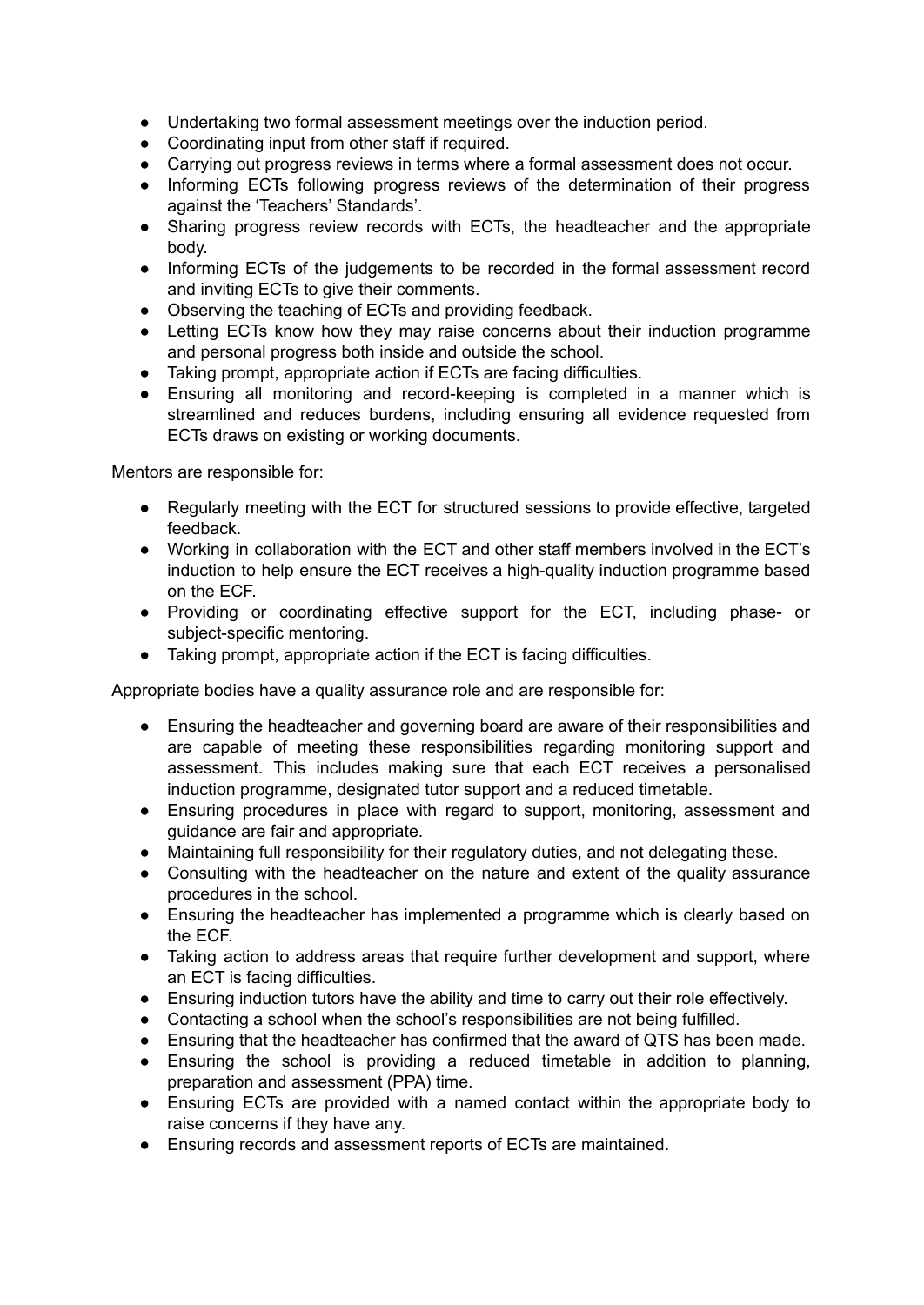- Ensuring an agreement is reached with the headteacher and the ECT to determine where a reduced induction period may be appropriate.
- Ensuring a final decision is made on whether the ECT's performance is satisfactory against the 'Teachers' Standards'.
- Ensuring they provide the Teaching Regulation Agency (TRA) with information about ECTs who have started, completed, or left partway through an induction period, or require an extension, as well as details of the type of induction the ECT is undertaking.
- Ensuring they respond to requests from schools and colleges for support and guidance with regard to the ECT's induction programmes.
- Responding to requests for assistance and advice with training for induction tutors.
- Providing the headteacher with information on the types of induction available.
- Ensuring all monitoring and record-keeping is completed in a manner which is streamlined and reduces burdens, including ensuring all evidence requested from ECTs draws on existing or working documents.

The governing board is responsible for:

- Ensuring staff and the school are compliant with this policy and all relevant guidance.
- Ensuring the school has the capacity to support the ECT.
- Ensuring the headteacher is fulfilling their responsibilities.
- Investigating concerns raised by an ECT as part of the school's Grievance Policy.
- Asking for advice from the appropriate body on the school's induction procedures and the responsibilities of staff involved in the process.
- Requesting general reports from the induction tutors on the progress of an ECT.

#### **3. Statutory induction**

The statutory induction of an ECT is the bridge between ITT and a career in teaching. The school will support ECTs in demonstrating that their performance against relevant standards is satisfactory and equip them with the tools to be a successful teacher.

The 'Teachers' Standards' will be used to assess an ECT's performance during their induction period. These standards will be considered against what can reasonably be expected of the ECT within their work context. All judgements will reflect the expectation that the ECT has effectively consolidated their ITT and demonstrated their ability to meet the relevant standards consistently over a sustained period. The ECF will not be used as an assessment tool.

A qualified teacher will not be employed as a teacher by the school unless they have satisfactorily completed their induction period, or if they meet any of the exemptions listed in Appendix A.

ECTs serving induction on a full-time basis are required to complete an induction period of two academic years, unless they are subject to an official and agreed reduction or extension to this period in some circumstances. ECTs serving induction on a part-time basis are required to serve the full-time equivalent of two full academic years.

Short-term supply teaching of less than one term will not count towards an ECT's induction, as the time frame is too short to enable them to demonstrate performance against relevant standards. If a supply term is extended, the school will not backdate the induction, but will begin the induction upon extension.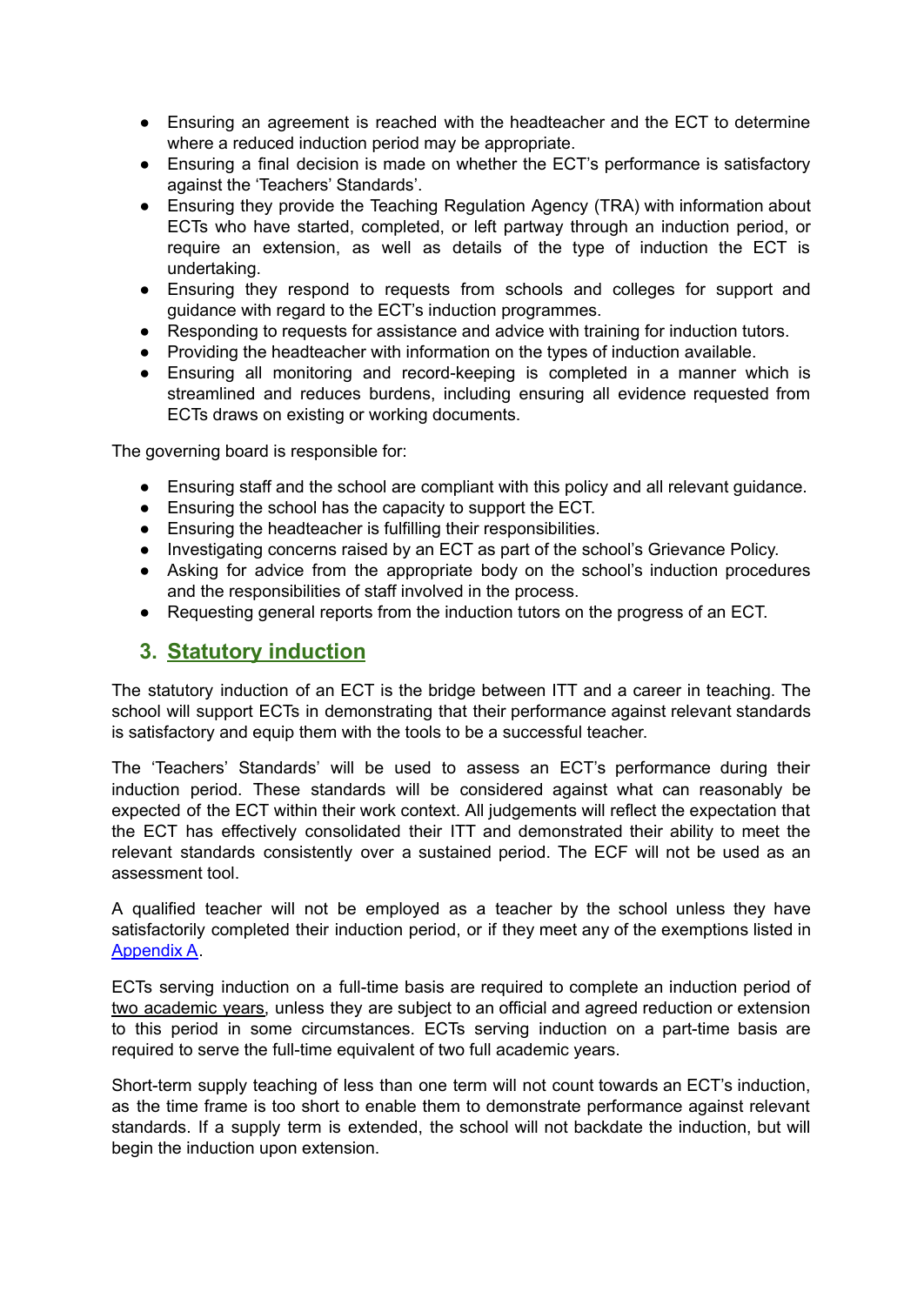Where an ECT is judged to have failed to meet the 'Teachers' Standards' at the end of their induction period, they will not be permitted to repeat induction. They will, however, have the opportunity to appeal against the decision.

# **4. Eligibility**

In order to determine eligibility, the headteacher will undertake pre-employment checks on the ECT before the ECT takes up the post – these will be verified by the appropriate body. These pre-employment checks will include determining that the ECT holds QTS. The headteacher and the appropriate body will check with the TRA that the ECT holds QTS prior to the induction beginning.

If an ECT holds QTS but has already completed a period of induction which resulted in a judgement of failing to meet the 'Teachers' Standards', they will not be eligible to undertake statutory induction at the school. The headteacher will confirm whether this is the case by consulting the TRA.

The school will not refuse an induction post to an ECT whose QTS was obtained several years ago; although ECTs are encouraged to undertake induction as soon as possible after gaining QTS, there are no barriers to them undertaking induction later.

Teachers who completed their ITT between 1 May 2000 and 30 April 2001 (known as Cohort 1 teachers) are also required to pass the QTS numeracy skills test before completing an induction.

# **5. Suitable posts**

The headteacher and appropriate body will first agree on the suitability of a post for induction, guided by the following considerations. The post will:

- Have a headteacher who can make a recommendation about whether the ECT's performance against the 'Teachers' Standards' is satisfactory.
- Have an agreement with an appropriate body to quality-assure the process.
- Provide the ECT with the tasks, experience and support needed to enable them to demonstrate satisfactory performance against the 'Teachers' Standards'.
- Ensure the appointment of an induction tutor who holds QTS, and has relevant knowledge and experience.
- Provide the ECT with a reduced timetable to enable them to undertake the activities involved in their induction programme.
- Not make unreasonable demands upon the ECT.
- Not normally demand teaching outside the phase or subject(s) for which the ECT has been employed to teach.
- Not present, on a day-to-day basis, the ECT with unreasonably demanding discipline problems.
- Involve the ECT regularly teaching the same classes.
- Involve planning, teaching and assessment processes similar to those in which other teachers working in similar posts are engaged.
- Not involve non-teaching responsibilities without the provision of appropriate preparation and support.

The governing board will be satisfied that the school has the capacity to support the ECT in the role and that the headteacher is fulfilling their responsibilities.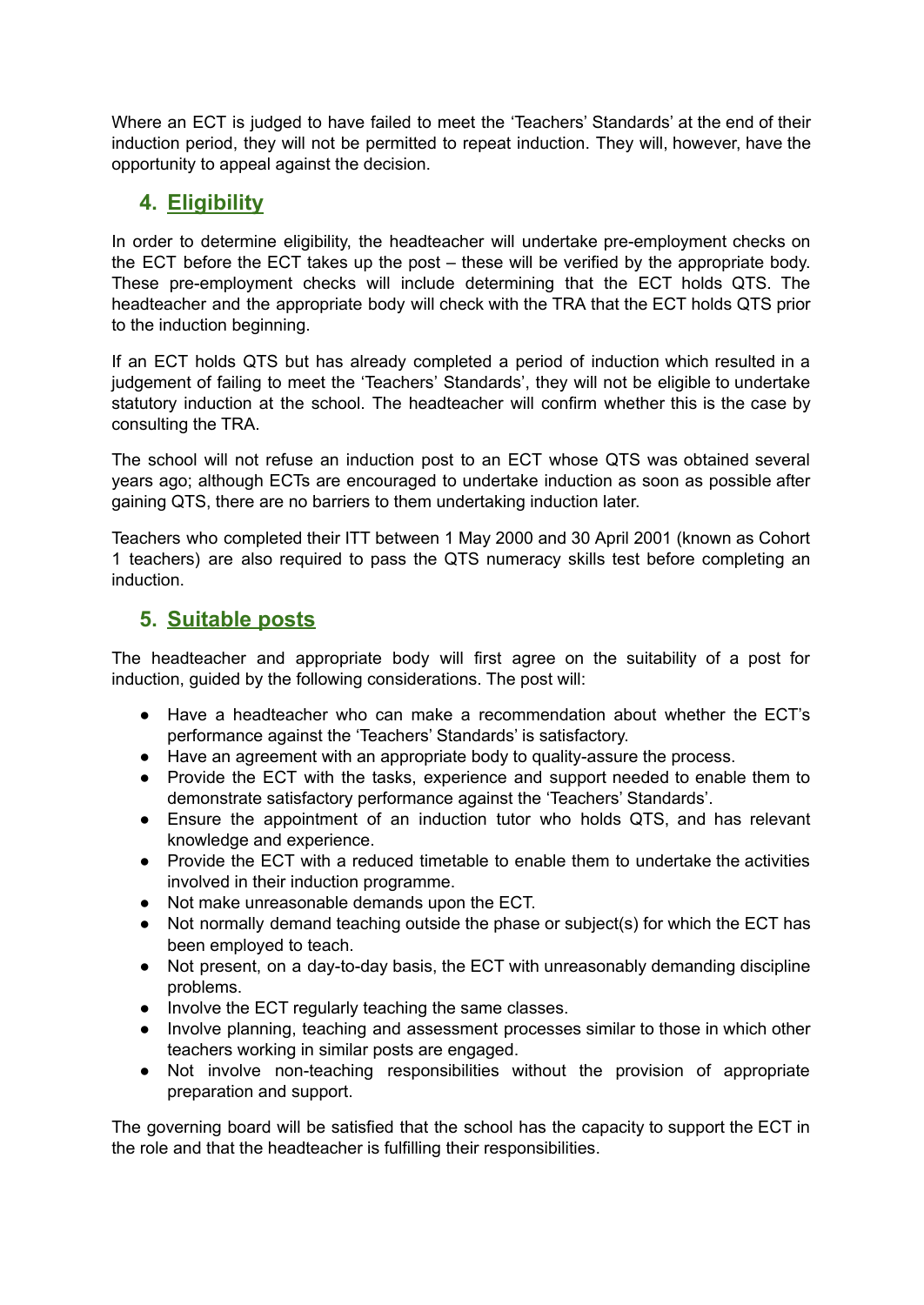The school will recognise that if it enters special measures following an Ofsted inspection, it will not be permitted to offer inductions to ECTs, unless it is given specific permission to do so from an Ofsted inspector. The appropriate body will also need to be satisfied that such circumstance would not unfairly compromise the ECT's ability to successfully their induction.

# **6. Beginning induction**

Once an ECT has been appointed to a suitable post, the headteacher will notify the TRA in advance of the ECT taking up the post. Upon registration, the ECT will be provided with a named contact to which they may raise any concerns about the induction programme.

The start date for the ECT's induction will be determined by the appropriate body, who will agree this date with the headteacher and the ECT in advance. This start date will be the date the ECT's induction programme formally begins, which may be a different date from when the ECT's contract with the school begins.

The length of the induction period will also be determined prior to the induction commencing. ECTs are required to serve (part-time or full-time) the full-time equivalent of two academic years to complete their induction. Where an ECT is completing their induction on a part-time basis, the school and the appropriate body will liaise to decide the length of the induction period required for each individual case – this will be always be fair and consider the ECT's working pattern. Where an ECT is completing their induction across more than one school, the appropriate body will make the final decision about how the ECT will meet the equivalent of two years' work.

The school will not commence the ECT's induction until an appropriate body has been agreed. The headteacher will ensure that the appropriate body with whom an agreement is reached matches the [criteria](https://www.gov.uk/government/publications/appropriate-bodies-guidance-induction-and-the-early-career-framework) for organisations that can act as an appropriate body. When forming an agreement with an appropriate body, the appropriate body and the headteacher will agree any reasonable charges the appropriate body may make to the school for its service.

The headteacher will ensure the ECT is provided with a reduced timetable for their course of induction. This will amount to teaching:

- In the first year (terms 1-3), no more than 90 percent of the timetable of the school's existing teachers on the main pay range.
- In the second year (terms 4-6), no more than 95 percent of the timetable of the school's existing teachers on the main pay range.

These reductions will operate in addition to the timetable reduction related to PPA time.

# **7. Mentoring and support**

ECTs will be provided with a designated mentor to support them through their induction period, usually a relevant member of the school's teaching staff. The individual who becomes the ECT's mentor will be identified by the headteacher. This mentor will hold QTS and have the necessary knowledge, experience and time available to carry out the role effectively.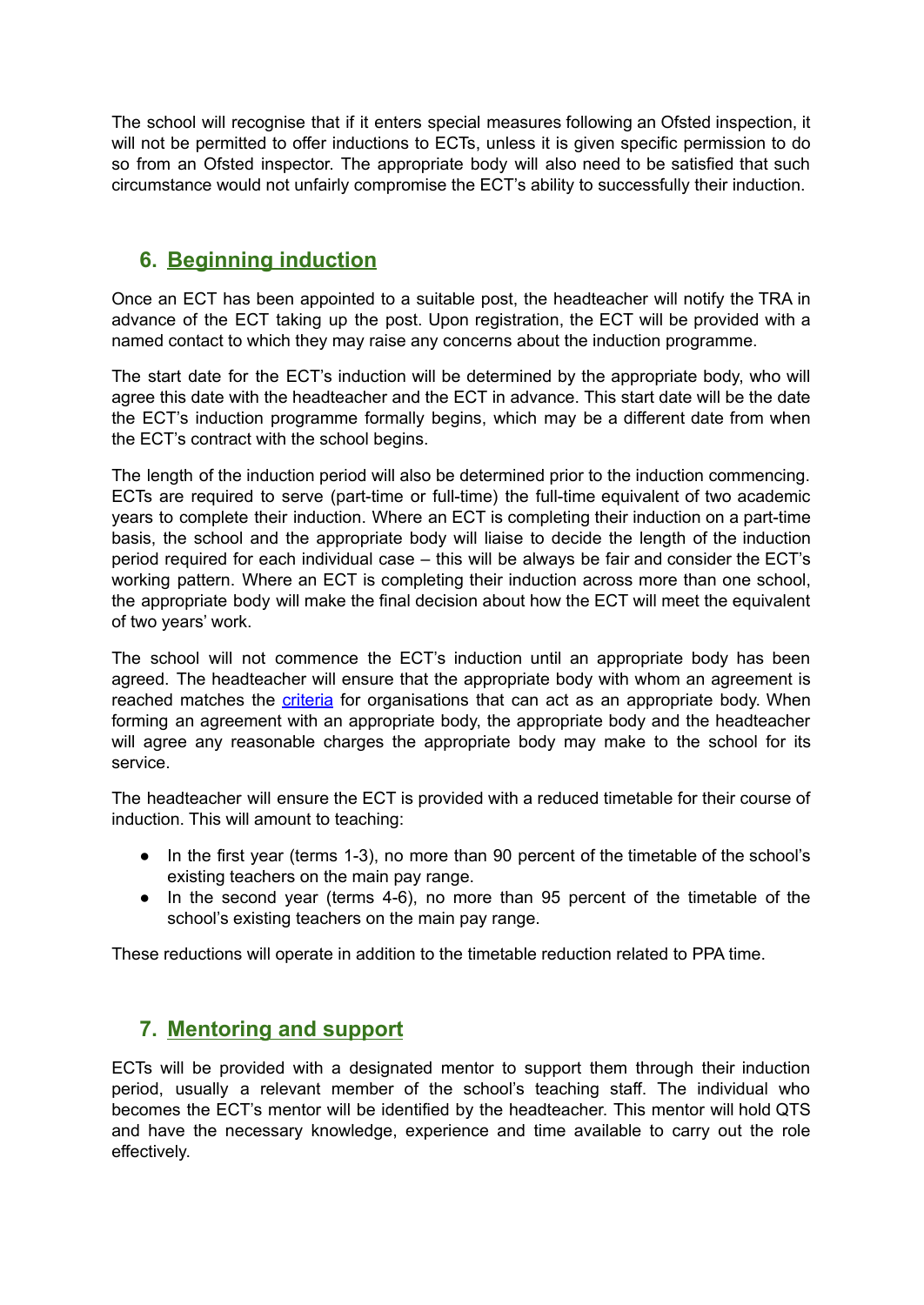The role of the mentor will be held by a different individual to the induction tutor where at all possible. Where this is not possible, the headteacher may decide to designate a single individual to hold both roles, which may be the headteacher themselves in exceptional circumstances. Where this is the case, the headteacher will ensure the individual understands that they are fulfilling two discrete roles and will ensure that the mentoring support offered is kept separate to any assessment of the ECT against the 'Teachers' Standards'.

Mentors are provided for ECTs in a supportive and advisory capacity only; mentors will not carry out formal assessments of ECTs (unless the mentor is the same individual as the induction tutor). Mentors will hold regular one-to-one sessions with ECTs to discuss how the ECT's induction is going, including offering advice and providing an opportunity for the ECT to ask questions or raise any issues.

The school will provide training through part funded provider-led programme (UCL) and through delivering our own training using DfE-accredited materials, in collaboration with other special schools in Barnet (Oakleigh, Northway and Oak Lodge)

Mentors will receive training to support them in their role. Mentors will be expected to attend these training sessions to ensure they are successful in their role.

## **8. Monitoring and assessment**

ECTs will also be provided with an induction tutor who will provide regular monitoring and support, and coordination of assessment. The induction tutor will be identified by the headteacher. This individual will hold QTS and will have the necessary skills, knowledge and time available to effectively work in this role. The role of the induction tutor will be held by a separate individual to the individual performing the role of the mentor where at all possible, as outlined above. In exceptional circumstances it may be appropriate for the headteacher themselves to perform the role of induction tutor.

<span id="page-8-0"></span>The main responsibilities of the induction tutor will be to make rigorous and fair judgements about the ECT's progress against the 'Teachers' Standards', and to recognise when early action is required to support an ECT who is experiencing difficulties. ECTs will be informed that they should raise any concerns about their induction with their induction tutor in the first instance. If the matter is not resolved, the ECT will be informed that they can notify their named contact at the appropriate body, who will then investigate the issues raised.

Termly observations of the ECT's lessons will be conducted, usually by the induction tutor. Post-observation review meetings will be arranged in advance of an observation taking place. Following an observation, the ECT and the observer (induction tutor) will meet to review the teaching observed. All feedback provided by the induction tutor will be prompt and constructive. The induction tutor will make a brief written record of the feedback discussed in a review meeting, which will clearly indicate where any development needs have been identified as a result of the observation.

ECTs will receive progress reviews against the 'Teachers' Standards', conducted by their induction tutors, in each term of their induction where a formal assessment is not scheduled. Progress reviews will not require ECTs to produce any new evidence specifically to inform the review; all progress reviews will draw on existing evidence of ECTs' teaching. ECTs may be asked to provide copies of existing evidence to the induction tutor to help inform the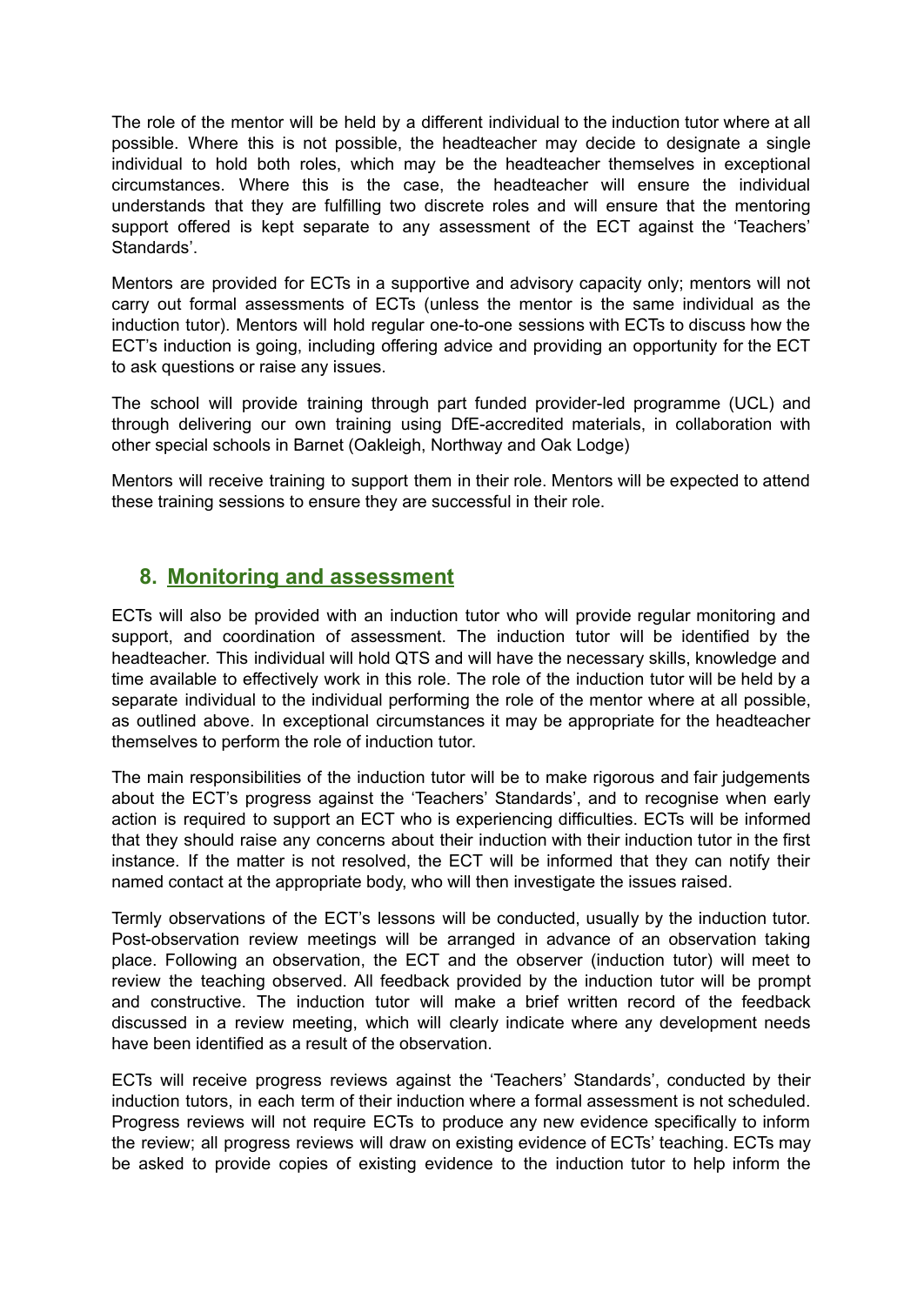review. A written record of each progress review will be retained by the school and a copy will be provided to the ECT. This record will include:

- Whether the induction tutor believes the ECT is on track to successfully complete their induction.
- A brief summary of the evidence collected by the induction tutor.
- The agreed development targets for the ECT.
- A review of the ECT's objectives in relation to the 'Teachers' Standards' and the ECT's own individual strengths and needs.

The induction tutor will update the headteacher on the ECT's progress after each progress review. The induction tutor will also notify the appropriate body whether the ECT is making satisfactory progress towards successfully completing their induction. Where the induction tutor believes the ECT is not making satisfactory progress, the induction will also outline to the headteacher and the appropriate body the plan they have put in place to support the ECT.

The ECT will be clearly informed of the outcome of their progress review, to ensure that their formal assessments present no unexpected results to the ECT.

ECTs will be formally assessed in the final term of the first year of their induction and again in the final term of the second year of their induction. The exact dates of these assessments will be agreed between the headteacher and the ECT in advance. Formal assessments will be carried out by the induction tutor or the headteacher only.

All evidence used for formal assessments will be drawn from the ECT's teaching work during their induction. In order to reduce the potential burden of evidence collection, the evidence used will largely come from that collected during progress reviews, and will consist of existing or working documents. ECTs will not be required to create anything new for a formal assessment. Any evidence used during a formal assessment will be clear and transparent; copies of all evidence used will be provided to both the ECT and the appropriate body. As a result, the school aims for all formal assessments to work in combination with the regular progress reviews; where possible, the ECT should not find any unexpected results from a formal assessment.

The individual undertaking a formal assessment will produce a report following the assessment. This report will make clear how the ECT has been assessed against the 'Teachers' Standards'. Once the report has been completed, the headteacher will hold an assessment meeting with the ECT, where the ECT will be able to add their comments to the report. The report will be signed by the induction tutor, headteacher and ECT. The ECT will then be given the original report and a copy will be sent to the appropriate body. For the final assessment report, the headteacher will record their recommendation to the appropriate body of whether the ECT's performance throughout their induction has satisfactorily demonstrated their competence against the 'Teachers' Standards'. For the final assessment meeting, the headteacher will ensure a copy of the report is sent to the appropriate body within 10 working days of the final assessment meeting.

Where an ECT decides to leave their post at the school after completing one term or more, the induction tutor will complete an interim assessment before the ECT leaves the post.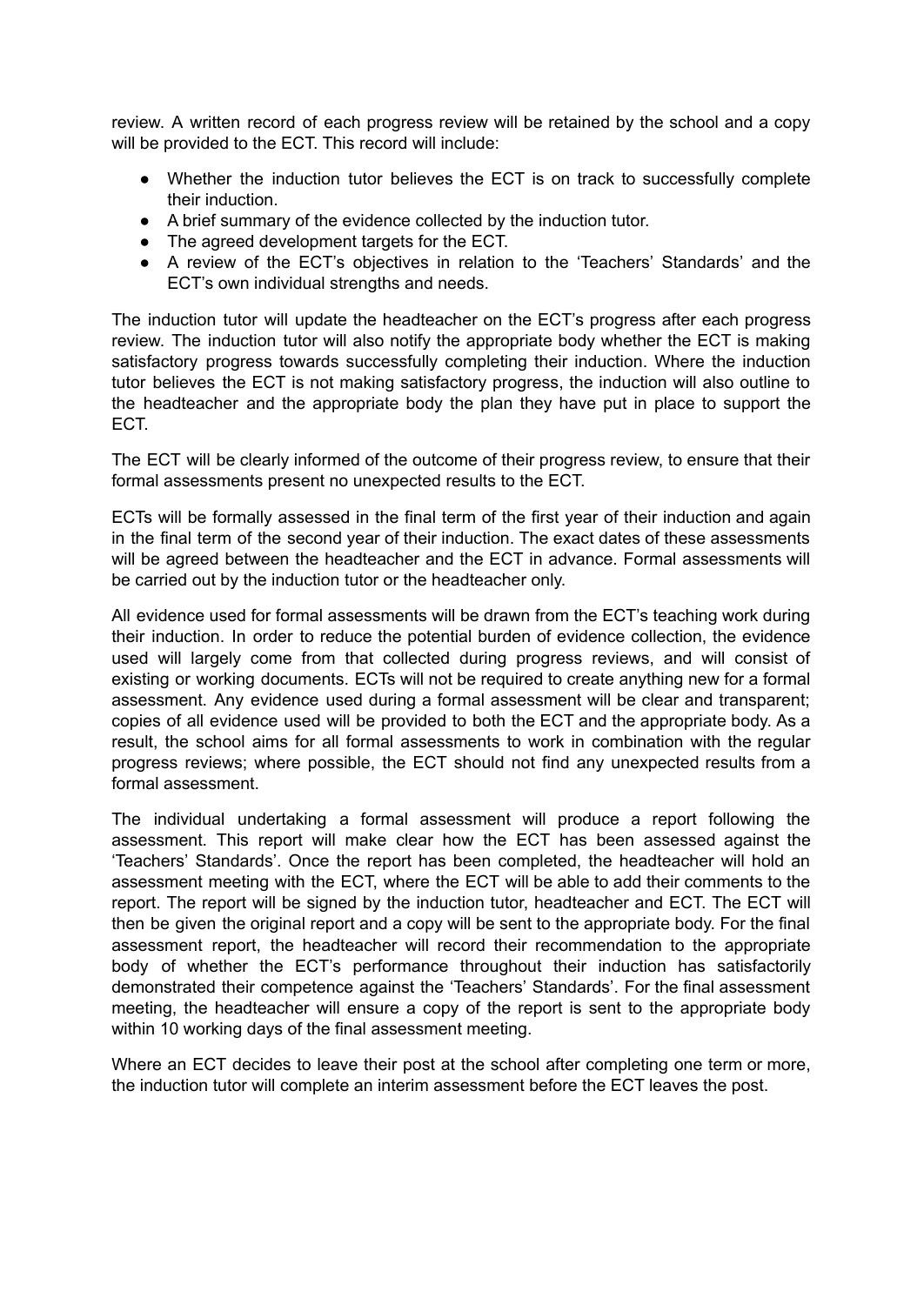# <span id="page-10-0"></span>**9. Completing induction**

ECTs will have completed their induction period when they have served:

- The full-time equivalent of two standard academic years (usually six terms); or
- A reduced period of a minimum of one term (as agreed with the appropriate body) based on previous teaching experience; or
- A reduced period for part-time ECTs covering but not equivalent to two academic years (as agreed with the appropriate body); or
- An extended period as a result of absences occurring during the period; or
- An extension following a decision by the appropriate body or the appeals body.

ECTs are still able to progress both their career and pay grade during and after the two-year induction period, and are not adversely impacted by this.

The appropriate body will make the final decision as to whether an ECT's performance against the 'Teachers' Standards' has been satisfactory, taking into account the recommendations of the headteacher. The appropriate body will make a decision within 20 working days of receiving the headteacher's recommendation. They will then send written notification within three working days of reaching the decision to the ECT and the headteacher.

If the decision is taken to extend the period of induction, the ECT will be informed of their right to appeal against this decision and provided with the name and address of the TRA. Any appeal will be notified within 20 working days or the appeal will be deemed to have expired.

Failure to complete the induction period will mean an ECT is no longer eligible to be employed as a teacher in a maintained school.

Where an ECT fails induction and gives notice that they do not intend to exercise their right to appeal, or when the time limit for an appeal expires, the school will dismiss the ECT within 10 working days.

If the appeal is heard but not upheld, the school will dismiss the ECT within 10 days of receiving the outcome of the hearing. The ECT's name will then be held on the list of persons who have failed to satisfactorily complete an induction period by the TRA.

# **10. Record-keeping**

All records regarding ECTs will be kept in accordance with the school's Records Management Policy.

Assessment forms will be signed by the headteacher and submitted to the appropriate body in a timely manner. Assessment forms will be completed at the end of each formal assessment period, stating the date an ECT's employment began, how much of the period has been completed, and any changes in work patterns and absences. Assessment reports will be retained for six years, as recommended by the DfE. ECTs will be advised by the school to retain their original copies of assessment reports.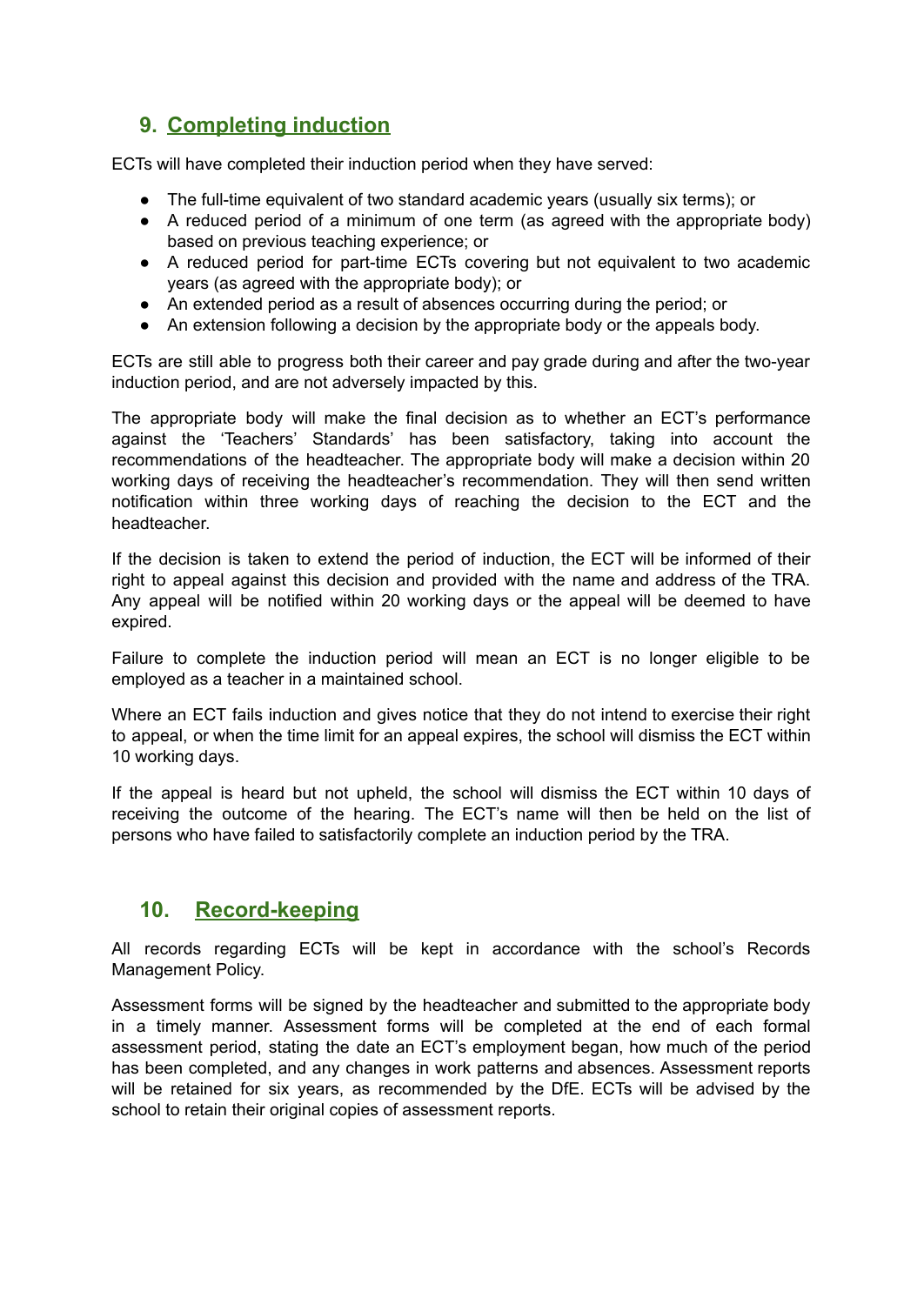The TRA keeps records of all submitted appeals and will be contacted as needed. The school will consult the [Employer](https://www.gov.uk/guidance/teacher-status-checks-information-for-employers) Access Online service for records of individuals who have passed or failed their induction.

Where an ECT has already completed part of their period of induction in another school, the headteacher will contact the ECT's previous appropriate body to obtain copies of any progress review records or assessment reports, including any interim reports. The headteacher will therefore establish how much required induction time remains for the ECT. The headteacher will also alert the ECT's new appropriate body of any concerns that were raised about the ECT's progress by previous employers, as necessary.

# **11. Confidentiality**

The school will work with the appropriate body and the TRA to ensure that effective arrangements are in place to facilitate the protection and secure transfer of data related to ECT inductions.

The induction process and assessments will not be shared with others involved in the process and will be treated as confidential.

All ECTs will be made aware of who has been granted access to their assessments. The governing board can request termly general reports on the progress of an ECT but cannot automatically have access to this information. The only exception to this is when an ECT has a concern about an assessment, which would require the governing board to access the assessment forms to review the situation.

## **12. Special circumstances**

To recognise the experience of ECTs who already have significant experience teaching whole classes and working to the 'Teachers' Standards', appropriate bodies have discretion to reduce the length of the induction period to a minimum of one term; however, the ECT can still serve a full induction if they wish. The appropriate body also has discretion to reduce the prescribed induction period to a minimum of one term. When considering reducing an induction period, the appropriate body will consider advice from the headteacher and ensure the ECT is in agreement with the decision.

If an ECT is absent for a total of 30 days or more, the induction period will be extended by the aggregate of total days absent.

ECTs who take statutory maternity leave, statutory paternity leave, statutory adoption leave, shared parental leave or parental bereavement leave during their induction period may decide whether their induction should be extended accordingly to meet this purpose. Any outstanding assessments will not be made until the ECT returns to work and has had the opportunity to decide whether to extend induction. If an ECT chooses to extend their induction in these circumstances, the request will be granted. If an ECT chooses not to extend the induction period, their performance will still be assessed against the relevant standards.

The appropriate body has the option to extend the period after induction has been completed where it would be unreasonable to expect the ECT to have demonstrated satisfactory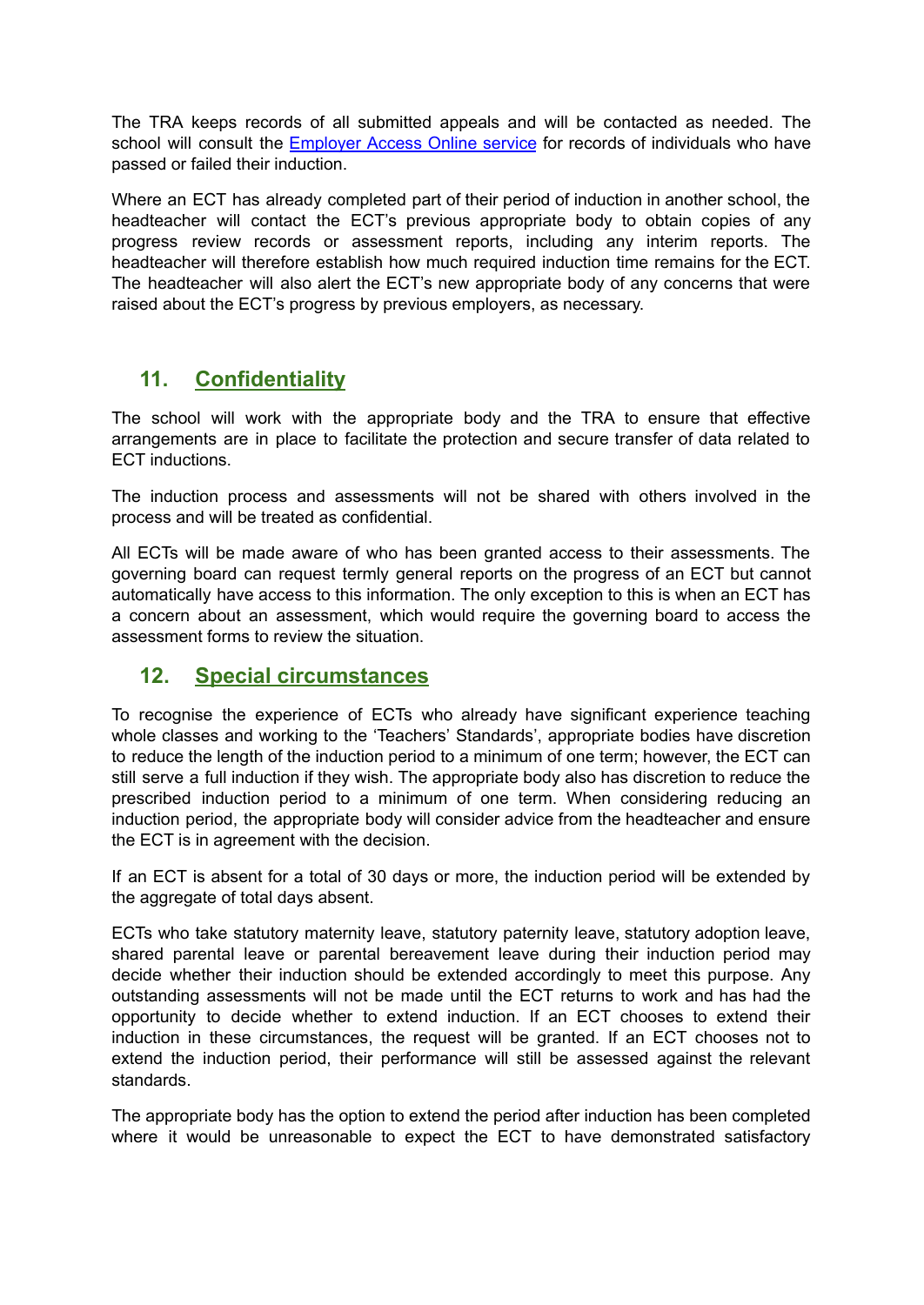performance. Reasons for this may include illness, personal crisis, disability, a lack of support during induction, etc.

In circumstances where records have been lost due to an error or a data loss which is through no fault of the concerned teacher, the appropriate body has the discretion to decide if the ECT can be exempt from induction. The appropriate body will ensure that every avenue has been explored to recover the missing data or identify an audit trail before making such a decision. In reaching its decision, the appropriate body will consider the strength of evidence that an error has occurred or that records are missing or lost.

The appropriate body will also account for any evidence that the teacher has demonstrated they have performed satisfactorily against the relevant standards on the basis of evidence from the teacher's previous performance management reviews, and where appropriate, the most recent performance management review statements.

For ECTs completing induction in more than one school simultaneously:

- The separate contracts are added together to calculate the number of days of the induction period; each contract must meet the minimum period criteria.
- One headteacher acts as the lead and will fulfil duties and responsibilities as outlined in this policy.
- One appropriate body will also take the lead in making the decision and is also responsible for gathering evidence from other appropriate bodies who are involved in the process.

## **13. Unsatisfactory progress and appeals**

Additional monitoring and support measures will be put in place when an ECT is not making satisfactory progress, such as holding meetings between the ECT and the headteacher, organising refresher training, and providing more guided supervision. The induction tutor will record unsatisfactory progress within progress review records and clearly outline the support plan in place. The induction tutor will notify the appropriate body of this determination and will share the support plan to be reviewed. The appropriate body and the headteacher will be satisfied that:

- Areas of improvement have been correctly identified.
- Appropriate objectives have been set to guide the ECT to perform against the relevant standards.
- An effective support program is in place to help the ECT improve performance.

When there are still concerns about the ECT's progress following intervention, the headteacher will explain to the ECT the consequences of failure to complete the induction period satisfactorily, and discuss the following with them:

- The identified weaknesses
- The agreed objectives set in order to have them satisfactorily complete the induction to the required standards
- Details of additional support put in place
- Evidence used to inform the judgement
- Details of the improvement plan for the next assessment period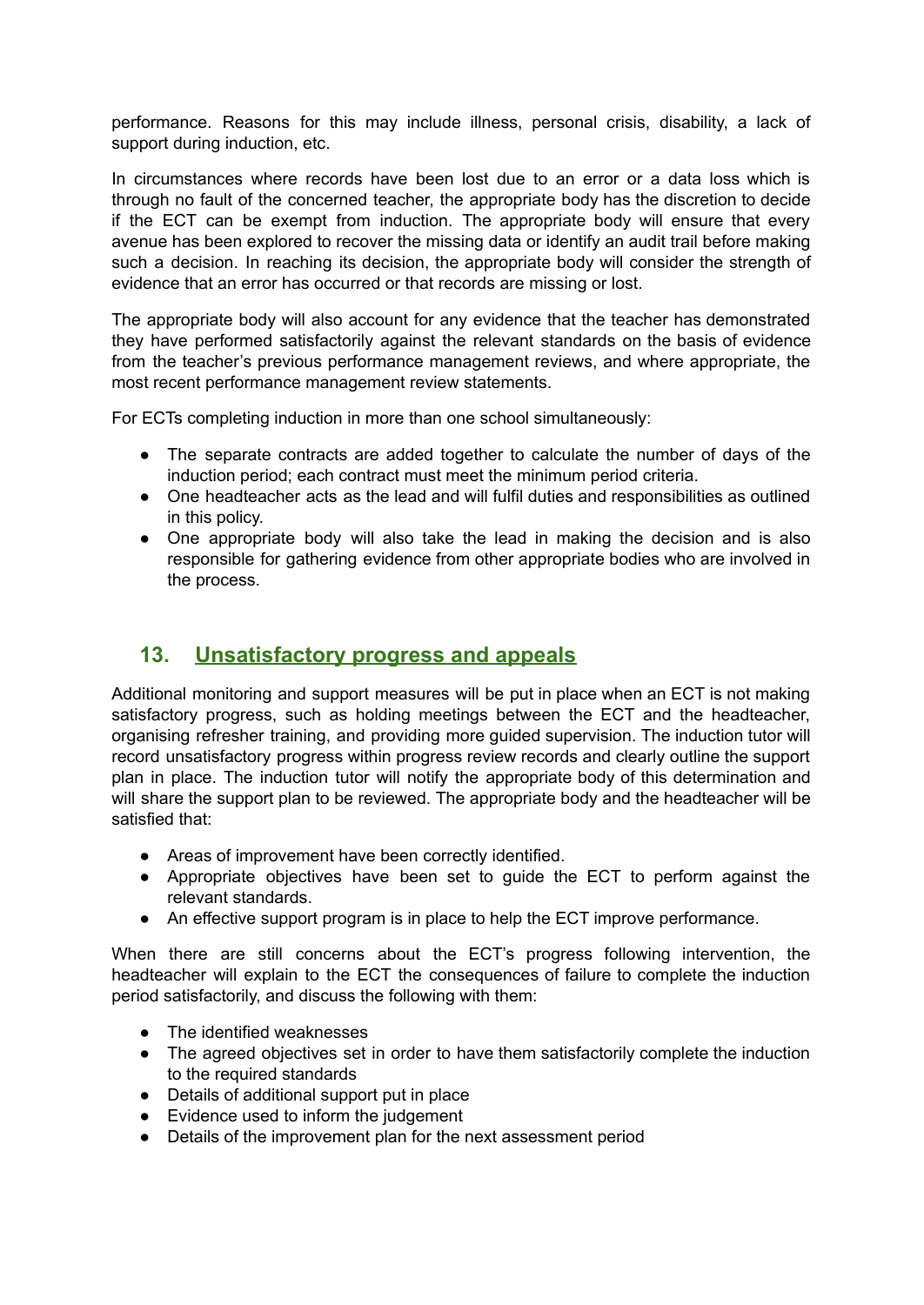If there are serious capability issues, capability procedures may be instigated before the end of the induction, which may lead to dismissal. This does not prevent them from completing their induction at another school.

If the ECT has had their induction extended or has failed it, the appropriate body will inform the ECT of their right to appeal and the time limit for doing so.

## **14. Monitoring and review**

The governing board is responsible for reviewing this policy annually. The next scheduled review of this policy is 1st September 2022.

The effectiveness of this policy will be monitored and evaluated by all members of staff. Any concerns will be reported to the headteacher immediately. Any changes to this policy will be communicated to all relevant stakeholders.

# **Appendix**

## **a) Exemptions**

The following lists where a qualified teacher may be employed by the school without having satisfactorily completed an induction period:

| Exemption                                                                                                               | Explanation                                                                                                                                                                                                                                                           |
|-------------------------------------------------------------------------------------------------------------------------|-----------------------------------------------------------------------------------------------------------------------------------------------------------------------------------------------------------------------------------------------------------------------|
| A person who was already a qualified teacher<br>on 7 May 1999.                                                          | A teacher who gained QTS on or before<br>7 May 1999 (even if they did not take up their<br>first post until after September 1999).                                                                                                                                    |
| A person currently undertaking a period of<br>induction.                                                                | A teacher who is serving their induction period<br>in a permitted setting, including periods which<br>have been extended (including those who have<br>completed an induction period in England or<br>Wales and are awaiting the decision of the<br>appropriate body). |
| A person waiting for the outcome of an appeal<br>having not performed satisfactorily against the<br>relevant standards. | A teacher who is waiting for the outcome of an<br>appeal against a decision that they have failed<br>to perform satisfactorily against the relevant<br>standards.                                                                                                     |
| A person employed on a short-term supply<br>basis, without undertaking induction.                                       | A teacher who is employed as a short-term<br>supply teacher (working periods of less than<br>one term). This can only be done for five years<br>after the date of award of QTS.                                                                                       |
| A person employed part-time as a supply<br>teacher whilst also undertaking induction.                                   | A teacher who is employed as a short-term<br>supply teacher on a part-time basis but who is<br>concurrently serving induction. Please note<br>that the five-year limit (see above) does not<br>apply to teachers in this situation.                                   |
| A person who has satisfactorily completed<br>induction, probation, or the equivalent in                                 | The countries are Wales, Scotland, Northern<br>Ireland, Gibraltar, Jersey, Guernsey, Isle of                                                                                                                                                                          |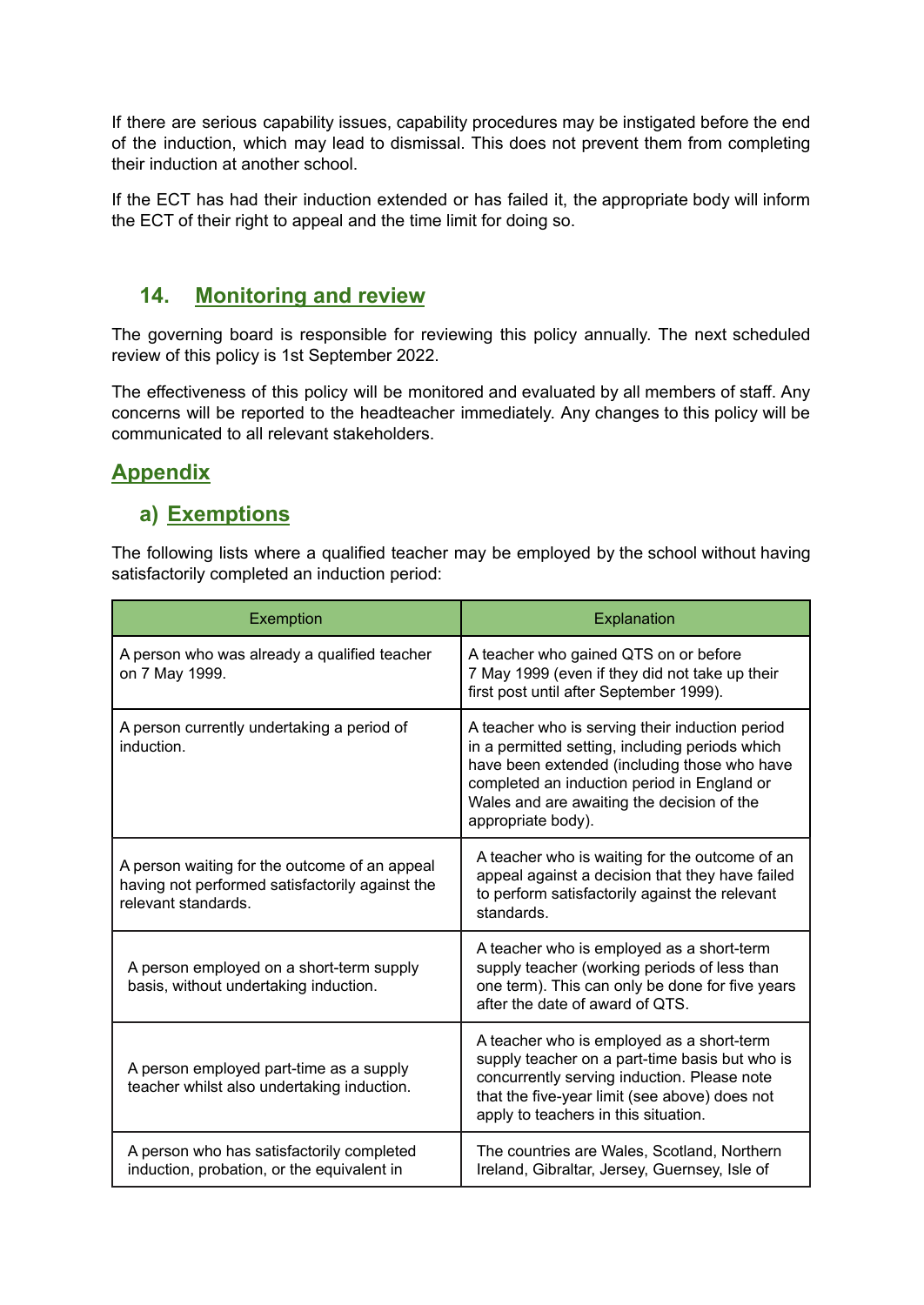| certain other countries.                                                                                                                                                                                                                                                                                                                                         | Man, and Ministry of Defence (MoD) Schools<br>in Germany or Cyprus (these are known as<br>MoD Schools, and were formally known as<br>Service Children's Education (or SCE)<br>Schools).                                                                                                                                                                                                                                                                                                                                                                                                                       |
|------------------------------------------------------------------------------------------------------------------------------------------------------------------------------------------------------------------------------------------------------------------------------------------------------------------------------------------------------------------|---------------------------------------------------------------------------------------------------------------------------------------------------------------------------------------------------------------------------------------------------------------------------------------------------------------------------------------------------------------------------------------------------------------------------------------------------------------------------------------------------------------------------------------------------------------------------------------------------------------|
| A person who trained in England, and then<br>subsequently first worked as a teacher in<br>Wales (before 2003).                                                                                                                                                                                                                                                   | A teacher who gained QTS in England on or<br>after 7 May 1999 but before 1 April 2003, and<br>who, subsequently, took up their first post in<br>Wales and who has served at least two terms<br>towards their induction.                                                                                                                                                                                                                                                                                                                                                                                       |
| A person from the European Economic Area<br>(EEA) (who falls within Part 2 and Chapters 1,<br>2 and 4 of Part 3 of the European Communities<br>(Recognition of Professional Qualifications)<br>Regulations 2015, including where the person<br>is entitled to partial access to the profession of<br>school teacher by virtue of Part 1 of those<br>Regulations. | A teacher from the EEA who has applied<br>successfully to the Teaching Regulation<br>Agency, for QTS, or a teacher from the EEA<br>who has declared successfully to the<br>Teaching Regulation Agency, to work in<br>England on a temporary basis, or teachers<br>who have been granted partial access to the<br>teaching profession in accordance with Part<br>1 of the European Union (Recognition of<br>Professional Qualifications) Regulations<br>2015, namely SEND teachers who are<br>qualified only to teach pupils in SEND<br>specialist schools and specialist units within<br>mainstream settings. |
| A person who became a qualified teacher by<br>virtue of regulation 5 of, and paragraph 12 of<br>Schedule 2 to, the 2003 Qualification<br>Regulations, i.e. certain teachers who gained<br>QTS whilst working in an independent school.                                                                                                                           | A teacher who has been judged by the<br>TRA as meeting the specified QTS standards,<br>whilst working in an independent school, where<br>the ECT must have:<br>Been employed by an independent school<br>$\bullet$<br>before 1989; and<br>Gained a specified qualification before<br>$\bullet$<br>1974 or 1989 (dependent upon the type of<br>qualification); and<br>Been employed in an independent school<br>at the time of recommendation, and the<br>recommendation must have taken place<br>prior to September 2004.                                                                                     |
| A qualified overseas-trained teacher from<br>Australia, Canada, New Zealand,<br>or the United States of America.                                                                                                                                                                                                                                                 | Teachers who have successfully completed a<br>programme of professional training for<br>teachers in Australia, Canada, New Zealand<br>or the USA and who have successfully<br>completed or satisfied any additional<br>conditions required in order to be employed<br>as a qualified teacher on a permanent basis<br>in government-funded schools in that country;<br>and who is not the subject of any decision or<br>pending proceedings that may restrict that<br>person's eligibility to teach in that country.                                                                                           |
| An overseas-trained teacher (OTT), from<br>outside the EEA, who has gained QTS and<br>was successfully assessed against the                                                                                                                                                                                                                                      | An overseas-trained teacher (from outside the<br>EEA) with at least two years' experience, who<br>has obtained QTS and who has been                                                                                                                                                                                                                                                                                                                                                                                                                                                                           |